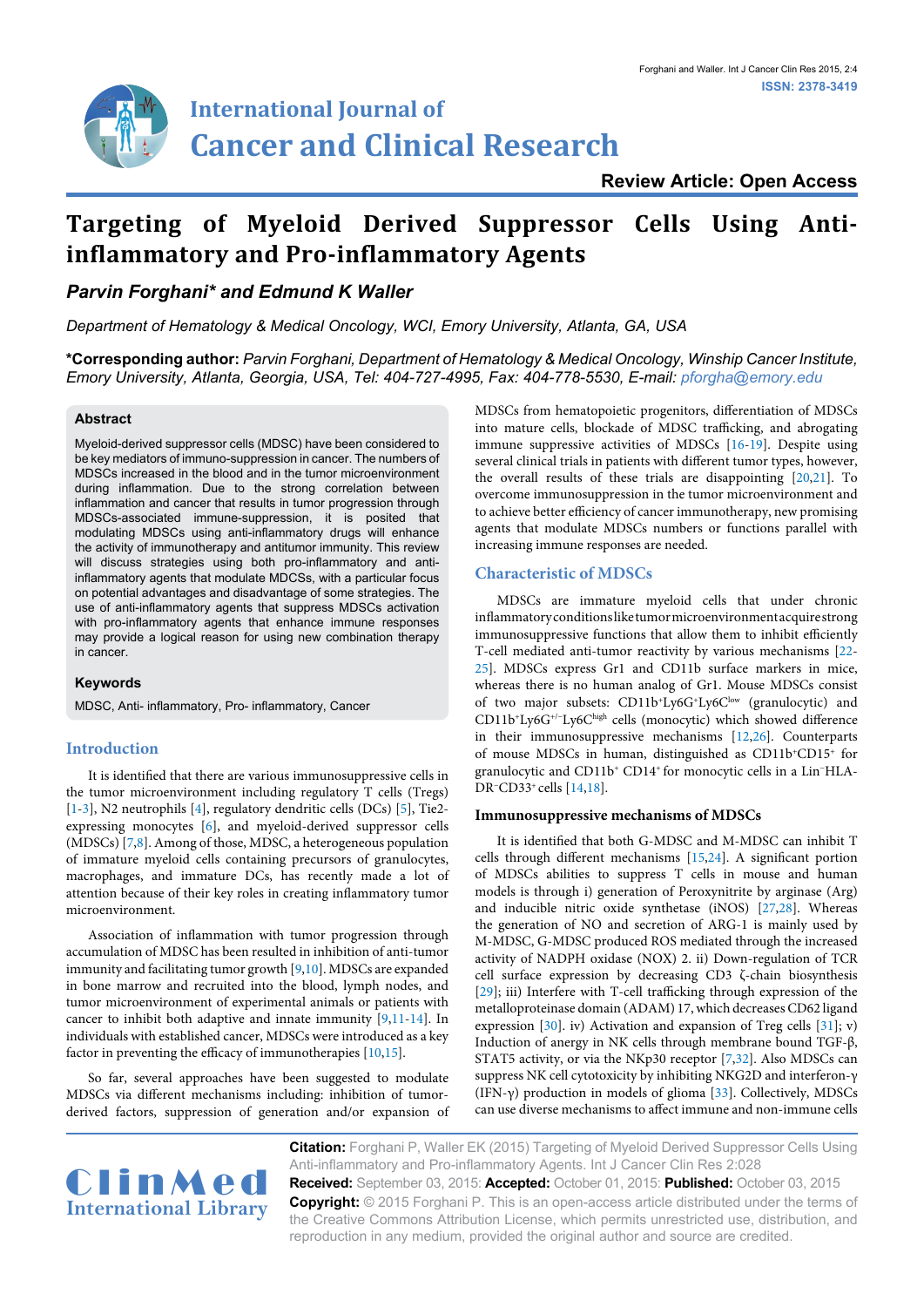and create an environment that suppressing anti-tumor immune responses.

#### **Inflammation, tumor and MDSC**

Contribution of chronic inflammation to tumor progression suggested by Rudolf Virchow [\[15,](#page-2-10)[34](#page-2-31),[35](#page-2-32)]. During two last decades, accumulating evidence has indicated that chronic inflammation promotes tumor onset and development through different mechanisms such as the production of reactive oxygen species (ROS), production of vascular endothelial growth factor (VEGF) and production of matrix metalloproteases (MMP) s, which facilitate invasion and metastasis [[34](#page-2-31)]. Additionally, different studies have shown that pro-inflammatory cytokines IL-1β [[36\]](#page-2-33), IL-6 [\[17\]](#page-2-34), GM-CSF, and G-CSF, which are found in the microenvironment of many tumors, significantly increase MDSC accumulation and suppress T cell activation and function [[11,](#page-2-23)[37](#page-2-35)[,38](#page-2-36)]. Furthermore, IL-1β induced inflammation, which aids MDSC and macrophage cross-talk, resulting in increasing MDSC mediated of immune suppression [[11](#page-2-23)[,39\]](#page-2-37).

Because of the connection between inflammation and cancer, blocking inflammatory mediators regulating inflammation are expected to be effective in reducing tumor incidence and delaying tumor growth [[7](#page-2-17)[,19,](#page-2-1)[40](#page-2-38)]. Different strategies target MDSCs directly by changing their expansion, recruitment, phenotype and/or immunosuppressive activity [[13](#page-2-39)]. i) Non-steroidal anti-inflammatory drugs (NSAIDs), Cyclooxygenase-2 (COX-2) inhibitors target the COX-2 enzyme and suppress activation of MDSCs through CCL2, CXCL12, or PGE2 inhibition and increase cytotoxic T lymphocytes (CTLs) [\[41,](#page-2-40)[42\]](#page-2-41). ii) Peroxisome proliferator-activated receptor-γ (PPARγ) is an anti-inflammatory molecule expressed in the myeloidlineage [[43](#page-2-42)]. Dominant-negative PPARγ expression in myeloid cells reduces expansion of the CD11b+Ly6G+ population [[44](#page-2-43)]. iii) Phosphodiesterase-5 (PDE-5) inhibitors including: sildenafil, tadalafil, and vardenafil are used for treatment of nonmalignant diseases. These drugs increase infiltration of activated CTLs into tumor and tumor-induced T cell through down-regulation of  $\mathrm{Arg}_{_{\mathrm{I}}},$ iNOS, and IL-4α expression in MDSCs [[40](#page-2-38)]. VI) Bardoxolone methyl, also known as CDDO-Me or RTA 402, is a synthetic triterpenoid, which has anticancer and cancer-preventive activities. It has been shown to be a potent activator of the transcription factor NFR2, which up-regulates several antioxidant genes resulted in abrogation of immunosuppressive activities of MDSCs and restored immune responses in both preclinical murine model and patients with renal cell carcinoma [[45](#page-2-44)[,46\]](#page-2-45). V) Silibinin, a natural flavonoid from the seeds of milk thistle, has been used as an anti-inflammatory agent to reduce the toxicity of cancer chemotherapy [\[47\]](#page-2-46). Our findings in an advanced tumor model of breast (4T1) showed that the decrease in tumor growth and MDSC accumulation in the blood of silibinintreated tumor-bearing animals is not primarily due to a direct antitumor effect on 4T1 cells or suppression of MDSC development in bone marrow, but rather represents an indirect effect of silibinin on T-cells in the tumor microenvironment. Also silibinin treatment resulted in immune polarization to a M1 phenotype in the tumor microenvironment. Our data also indicate that silibinin decreases MDSC in a chemokine (CCR2) dependent manner that provide a mechanism for the decreased accumulation of MDSC in the tumor and a decrease in tumor-associated immunosuppression [[48](#page-2-47)].

In contrast to anti-inflammatory mediators, there are a few reports for effects of pro-inflammatory mediators on MDSCs. For example: i) S100A8/A9 proteins induce MDSCs accumulation, therefore, and *in vivo* blocking of S100A8/A9 binding, reduces, but does not eliminate MDSC accumulation in tumor-bearing mice [[38](#page-2-36)]. ii) Tumor necrosis factor-α (TNF-α) blocks myeloid cell differentiation and augment the suppressive activity of MDSCs in chronic inflammatory settings. Administration of a TNF-α antagonist (etanercept) reduces MDSCs' suppressive activity and promotes their maturation into dendritic cells and macrophages [\[19,](#page-2-1)[49](#page-2-48)]. While heightened levels of proinflammatory mediators or adoptive transfer of inflammatory cells increases tumor development [[50\]](#page-2-49), we have shown that iii) Poly (I: C), a pro-inflammatory agent decreased MDSCs in both blood and tumor, directly acting on MDSCs. Poly (I: C) stimulated MDSC exhibited a "matured" phenotype, based on increased CD80, CD86, and MHC II expression when compared to un-stimulated MDSC obtained from murine spleens. Poly (I: C) in the setting of breast cancer affects MDSC generation, differentiation and also targets cancer cells, consequently leading to reduction of MDSC numbers and lower MDSC suppressive function, and improving tumor-specific T-cell functions [[51](#page-2-24)].

#### **Combination therapy and adverse effects of known approaches**

Current studies are focused on combination of MDSCs-based approaches with different forms of immunotherapy targeting the function and/or numbers of MDSCs as follows: i) Gemcitabine has been shown to reduce splenic MDSC levels in tumor bearing mice and combining gemcitabine with IFN-beta markedly enhanced antitumor efficacy in a HER-2/neu tumor model [\[52](#page-2-25)]. ii) sunitinib therapy in combination with low-dose radiotherapy modestly improved survival in a mouse model of glioma [[53\]](#page-2-26). Of note, combined therapy with high dose radiation, resulted in fatal toxicities and limiting the feasibility of this combination [\[21,](#page-2-3)[53](#page-2-26)]. iii) Combining the TroVAax (MVA-5T4) vaccine with sunitinib, IL-2, or IFN-α in RCC patients (phase III trial), did not enhance survival relative to sunitinib alone (or IL-2 or IFN-α alone) [\[54\]](#page-2-27). Some treatments that target MDSCs showed pleiotropic effects on other immune system components. Chemotherapeutic drugs that are commonly used to treat cancer not only affect the tumor but also the immune system, having a crucial impact on antitumor responses [\[55,](#page-2-28)[56](#page-2-29)]. 5-fluorouracil (5-FU) is one of chemotherapy approaches, which selectively eliminated MDSC at low doses also showed strong negative effects on the immune system making immunotherapy ineffective [[57\]](#page-2-30). Another study showed that treatment with CPT11 or the 5FU + CPT11 combination accumulates MDSCs and produce elevated levels of NO and ROS that resulted in DNA damage during colorectal cancer [\[58,](#page-3-0)[59\]](#page-3-1). Also, using anti-Gr-1 mAb for depletion of MDSCs in mice [[60](#page-3-2),[61](#page-3-3)] has been showed adverse effect on memory CD8+ T cells, γδT cells and mice plasmacytoid dendritic cells expressing GR-1 [[62](#page-3-4)[-65](#page-3-5)]. Altogether, above reported toxic effects of these approaches must be considered in the future design of new combination therapies.

#### **Summary**

Taken together, it is mandatory to have novel strategies that target MDSCs and boost immune responses to achieve better efficiency of cancer immunotherapy. Given the critical role of MDSCs in suppressing T-cell activation and proliferation and regulation of cell mediated anti-tumor immunity, it is time to investigate the influence of drugs with both anti- and pro-inflammatory effects on MDSCs in the tumor microenvironment. The concept of modulation of MDSCSs through combining of anti-inflammatory and pro-inflammatory drugs may lead to the development of a potent anticancer therapy.

#### **Conflict of Interest**

Authors declare that they have no conflict of interest.

#### **References**

- <span id="page-1-0"></span>1. [Beyer M, Schultze JL \(2009\) Regulatory T cells: major players in the tumor](http://www.ncbi.nlm.nih.gov/pubmed/19519430)  [microenvironment. Curr Pharm Des 15: 1879-1892.](http://www.ncbi.nlm.nih.gov/pubmed/19519430)
- 2. [Jones E, Dahm-Vicker M, Golgher D, Gallimore A \(2003\) CD25+ regulatory T](http://www.ncbi.nlm.nih.gov/pubmed/12527220)  [cells and tumor immunity. Immunol Lett 85: 141-143.](http://www.ncbi.nlm.nih.gov/pubmed/12527220)
- <span id="page-1-1"></span>3. [Ishigami S, Natsugoe S, Tokuda K, Nakajo A, Okumura H, et al. \(2003\)](http://www.ncbi.nlm.nih.gov/pubmed/14666722)  [Tumor-associated macrophage \(TAM\) infiltration in gastric cancer. Anticancer](http://www.ncbi.nlm.nih.gov/pubmed/14666722)  [Res 23: 4079-4083.](http://www.ncbi.nlm.nih.gov/pubmed/14666722)
- <span id="page-1-2"></span>4. [Mishalian I, Bayuh R, Levy L, Zolotarov L, Michaeli J, et al. \(2013\) Tumor](http://www.ncbi.nlm.nih.gov/pubmed/24092389)[associated neutrophils \(TAN\) develop pro-tumorigenic properties during](http://www.ncbi.nlm.nih.gov/pubmed/24092389)  [tumor progression. Cancer Immunol Immunother 62: 1745-1756.](http://www.ncbi.nlm.nih.gov/pubmed/24092389)
- <span id="page-1-3"></span>5. [Rutella S, Lemoli RM \(2004\) Regulatory T cells and tolerogenic dendritic](http://www.ncbi.nlm.nih.gov/pubmed/15234530)  [cells: from basic biology to clinical applications. Immunol Lett 94: 11-26.](http://www.ncbi.nlm.nih.gov/pubmed/15234530)
- <span id="page-1-4"></span>6. [Patel AS, Smith A, Nucera S, Biziato D, Saha P, et al. \(2013\) TIE2-expressing](http://www.ncbi.nlm.nih.gov/pubmed/23653322)  [monocytes/macrophages regulate revascularization of the ischemic limb.](http://www.ncbi.nlm.nih.gov/pubmed/23653322)  [EMBO Mol Med 5: 858-869.](http://www.ncbi.nlm.nih.gov/pubmed/23653322)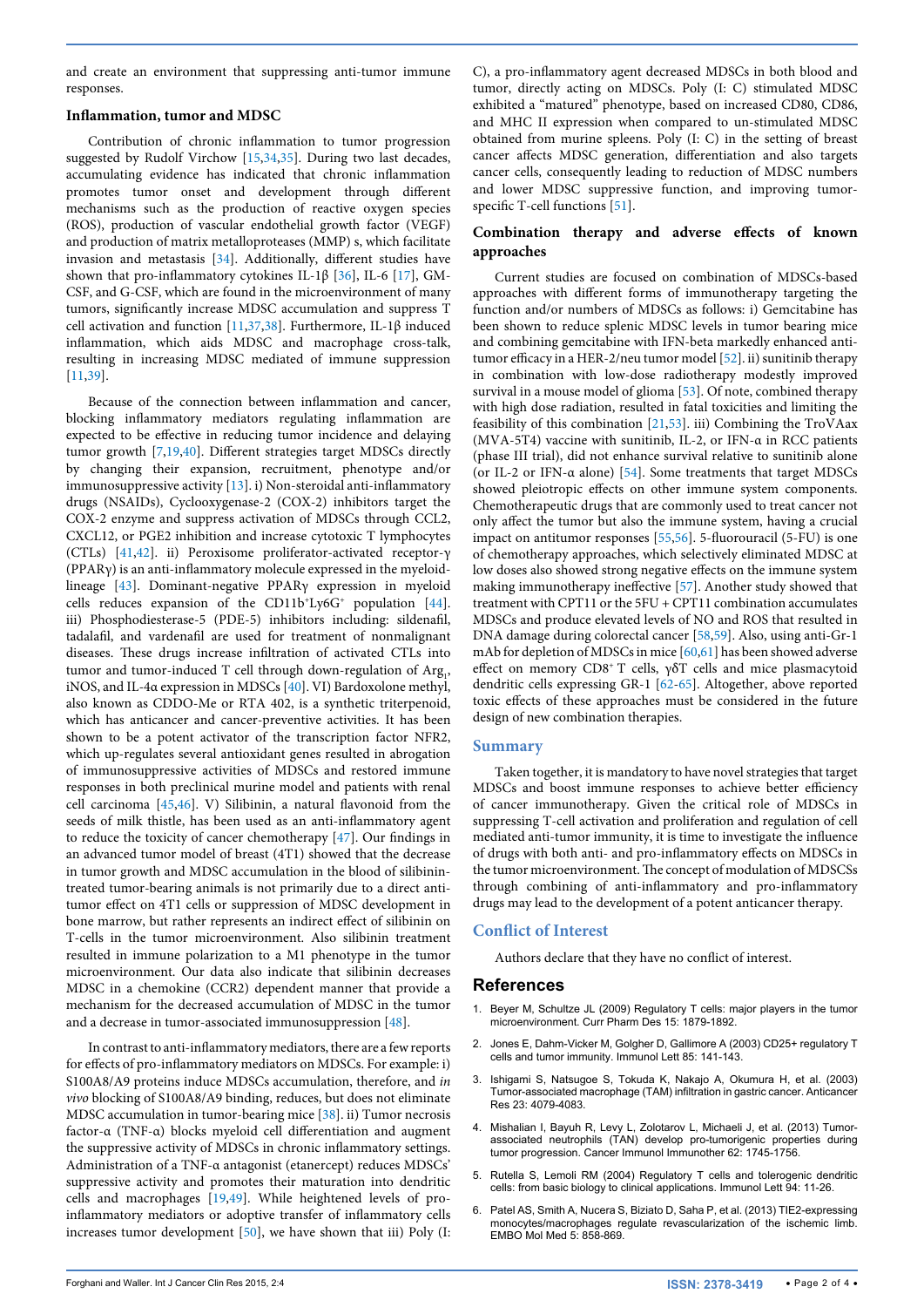- <span id="page-2-17"></span>7. [Lindau D, Gielen P, Kroesen M, Wesseling P, Adema GJ \(2013\) The](http://www.ncbi.nlm.nih.gov/pubmed/23216602)  [immunosuppressive tumour network: myeloid-derived suppressor cells,](http://www.ncbi.nlm.nih.gov/pubmed/23216602)  [regulatory T cells and natural killer T cells. Immunology 138: 105-115.](http://www.ncbi.nlm.nih.gov/pubmed/23216602)
- <span id="page-2-20"></span>8. [Marvel D, Gabrilovich DI \(2015\) Myeloid-derived suppressor cells in the tumor](http://www.ncbi.nlm.nih.gov/pubmed/26168215)  [microenvironment: expect the unexpected. J Clin Invest 125: 3356-3364.](http://www.ncbi.nlm.nih.gov/pubmed/26168215)
- <span id="page-2-21"></span>9. Ostrand-Rosenberg S, Sinha P (2009) Myeloid-derived suppressor cells: linking inflammation and cancer. J Immunol 182: 4499-4506.
- <span id="page-2-22"></span>10. [Wesolowski R, Markowitz J, Carson WE 3](http://www.ncbi.nlm.nih.gov/pubmed/24829747)rd (2013) Myeloid derived [suppressor cells - a new therapeutic target in the treatment of cancer. J](http://www.ncbi.nlm.nih.gov/pubmed/24829747)  [Immunother Cancer 1: 10.](http://www.ncbi.nlm.nih.gov/pubmed/24829747)
- <span id="page-2-23"></span>11. [Bunt SK, Sinha P, Clements VK, Leips J, Ostrand-Rosenberg S \(2006\)](http://www.ncbi.nlm.nih.gov/pubmed/16365420)  [Inflammation induces myeloid-derived suppressor cells that facilitate tumor](http://www.ncbi.nlm.nih.gov/pubmed/16365420)  [progression. J Immunol 176: 284-290.](http://www.ncbi.nlm.nih.gov/pubmed/16365420)
- <span id="page-2-6"></span>12. [Youn JI, Nagaraj S, Collazo M, Gabrilovich DI \(2008\) Subsets of myeloid](http://www.ncbi.nlm.nih.gov/pubmed/18832739)[derived suppressor cells in tumor-bearing mice. J Immunol 181: 5791-5802.](http://www.ncbi.nlm.nih.gov/pubmed/18832739)
- <span id="page-2-39"></span>13. [Forghani P, Harris W, Giver CR, Mirshafiey A, Galipeau J, et al. \(2013\)](http://www.ncbi.nlm.nih.gov/pubmed/23843936)  [Properties of immature myeloid progenitors with nitric-oxide-dependent](http://www.ncbi.nlm.nih.gov/pubmed/23843936)  [immunosuppressive activity isolated from bone marrow of tumor-free mice.](http://www.ncbi.nlm.nih.gov/pubmed/23843936)  [PLoS One 8: e64837.](http://www.ncbi.nlm.nih.gov/pubmed/23843936)
- <span id="page-2-8"></span>14. [Montero AJ, Diaz-Montero CM, Kyriakopoulos CE, Bronte V, Mandruzzato](http://www.ncbi.nlm.nih.gov/pubmed/22306898)  [S \(2012\) Myeloid-derived suppressor cells in cancer patients: a clinical](http://www.ncbi.nlm.nih.gov/pubmed/22306898)  [perspective. J Immunother 35: 107-115.](http://www.ncbi.nlm.nih.gov/pubmed/22306898)
- <span id="page-2-10"></span>15. [Gabrilovich DI, Ostrand-Rosenberg S, Bronte V \(2012\) Coordinated](http://www.ncbi.nlm.nih.gov/pubmed/22437938)  [regulation of myeloid cells by tumours. Nat Rev Immunol 12: 253-268.](http://www.ncbi.nlm.nih.gov/pubmed/22437938)
- <span id="page-2-0"></span>16. [Grivennikov SI, Greten FR, Karin M \(2010\) Immunity, inflammation, and](http://www.ncbi.nlm.nih.gov/pubmed/20303878)  [cancer. Cell 140: 883-899.](http://www.ncbi.nlm.nih.gov/pubmed/20303878)
- <span id="page-2-34"></span>17. [Sumida K, Wakita D, Narita Y, Masuko K, Terada S, et al. \(2012\) Anti-IL-6](http://www.ncbi.nlm.nih.gov/pubmed/22653638)  [receptor mAb eliminates myeloid-derived suppressor cells and inhibits tumor](http://www.ncbi.nlm.nih.gov/pubmed/22653638)  [growth by enhancing T-cell responses. Eur J Immunol 42: 2060-2072.](http://www.ncbi.nlm.nih.gov/pubmed/22653638)
- <span id="page-2-9"></span>18. [Goedegebuure P, Mitchem JB, Porembka MR, Tan MC, Belt BA, et al. \(2011\)](http://www.ncbi.nlm.nih.gov/pubmed/21599634)  [Myeloid-derived suppressor cells: general characteristics and relevance to](http://www.ncbi.nlm.nih.gov/pubmed/21599634)  [clinical management of pancreatic cancer. Curr Cancer Drug Targets 11:](http://www.ncbi.nlm.nih.gov/pubmed/21599634)  [734-751.](http://www.ncbi.nlm.nih.gov/pubmed/21599634)
- <span id="page-2-1"></span>19. [Katoh H, Watanabe M \(2015\) Myeloid-Derived Suppressor Cells and](http://www.ncbi.nlm.nih.gov/pubmed/26078490)  [Therapeutic Strategies in Cancer. Mediators Inflamm 2015: 159269.](http://www.ncbi.nlm.nih.gov/pubmed/26078490)
- <span id="page-2-2"></span>20. [Najjar YG, Finke JH \(2013\) Clinical perspectives on targeting of myeloid](http://www.ncbi.nlm.nih.gov/pubmed/23508517)  [derived suppressor cells in the treatment of cancer. Front Oncol 3: 49.](http://www.ncbi.nlm.nih.gov/pubmed/23508517)
- <span id="page-2-3"></span>21. [Dallas J, Imanirad I, Rajani R, Dagan R, Subbiah S, et al. \(2012\) Response](http://www.ncbi.nlm.nih.gov/pubmed/22289277)  [to sunitinib in combination with proton beam radiation in a patient with](http://www.ncbi.nlm.nih.gov/pubmed/22289277)  [chondrosarcoma: a case report. J Med Case Rep 6: 41.](http://www.ncbi.nlm.nih.gov/pubmed/22289277)
- <span id="page-2-4"></span>22. [Baniyash M \(2006\) Chronic inflammation, immunosuppression and cancer:](http://www.ncbi.nlm.nih.gov/pubmed/16420981)  [new insights and outlook. Semin Cancer Biol 16: 80-88.](http://www.ncbi.nlm.nih.gov/pubmed/16420981)
- 23. [Ostrand-Rosenberg S \(2010\) Myeloid-derived suppressor cells: more](http://www.ncbi.nlm.nih.gov/pubmed/20414655)  [mechanisms for inhibiting antitumor immunity. Cancer Immunol Immunother](http://www.ncbi.nlm.nih.gov/pubmed/20414655)  [59: 1593-1600.](http://www.ncbi.nlm.nih.gov/pubmed/20414655)
- <span id="page-2-11"></span>24. [Condamine T, Gabrilovich DI \(2011\) Molecular mechanisms regulating](http://www.ncbi.nlm.nih.gov/pubmed/21067974)  [myeloid-derived suppressor cell differentiation and function. Trends Immunol](http://www.ncbi.nlm.nih.gov/pubmed/21067974)  [32: 19-25.](http://www.ncbi.nlm.nih.gov/pubmed/21067974)
- <span id="page-2-5"></span>25. Marigo I, Dolcetti L, Serafini P, Zanovello P, Bronte V (2008) Tumor-induced tolerance and immune suppression by myeloid derived suppressor cells. Immunol Rev 222: 162-179.
- <span id="page-2-7"></span>26. [Dolcetti L, Peranzoni E, Ugel S, Marigo I, Fernandez Gomez A, et al.](http://www.ncbi.nlm.nih.gov/pubmed/19941314)  [\(2010\) Hierarchy of immunosuppressive strength among myeloid-derived](http://www.ncbi.nlm.nih.gov/pubmed/19941314)  [suppressor cell subsets is determined by GM-CSF. Eur J Immunol 40: 22-35.](http://www.ncbi.nlm.nih.gov/pubmed/19941314)
- <span id="page-2-12"></span>27. [Jayaraman P, Parikh F, Lopez-Rivera E, Hailemichael Y, Clark A, et al.](http://www.ncbi.nlm.nih.gov/pubmed/22529296)  [\(2012\) Tumor-expressed inducible nitric oxide synthase controls induction of](http://www.ncbi.nlm.nih.gov/pubmed/22529296)  [functional myeloid-derived suppressor cells through modulation of vascular](http://www.ncbi.nlm.nih.gov/pubmed/22529296)  [endothelial growth factor release. J Immunol 188: 5365-5376.](http://www.ncbi.nlm.nih.gov/pubmed/22529296)
- <span id="page-2-13"></span>28. [Forghani P, Khorramizadeh MR, Waller EK \(2012\) Natural suppressor cells;](http://www.ncbi.nlm.nih.gov/pubmed/22201949)  [past, present and future. Front Biosci \(Elite Ed\) 4: 1237-1245.](http://www.ncbi.nlm.nih.gov/pubmed/22201949)
- <span id="page-2-14"></span>29. [Rodriguez PC, Ernstoff MS, Hernandez C, Atkins M, Zabaleta J, et al. \(2009\)](http://www.ncbi.nlm.nih.gov/pubmed/19201693)  [Arginase I-producing myeloid-derived suppressor cells in renal cell carcinoma](http://www.ncbi.nlm.nih.gov/pubmed/19201693)  [are a subpopulation of activated granulocytes. Cancer Res 69: 1553-1560.](http://www.ncbi.nlm.nih.gov/pubmed/19201693)
- <span id="page-2-15"></span>30. [Hanson EM, Clements VK, Sinha P, Ilkovitch D, Ostrand-Rosenberg S \(2009\)](http://www.ncbi.nlm.nih.gov/pubmed/19553533)  [Myeloid-derived suppressor cells down-regulate L-selectin expression on](http://www.ncbi.nlm.nih.gov/pubmed/19553533)  [CD4+ and CD8+ T cells. J Immunol 183: 937-944.](http://www.ncbi.nlm.nih.gov/pubmed/19553533)
- <span id="page-2-16"></span>31. [Pan PY, Ma G, Weber KJ, Ozao-Choy J, Wang G, et al. \(2010\) Immune](http://www.ncbi.nlm.nih.gov/pubmed/19996287)  [stimulatory receptor CD40 is required for T-cell suppression and T regulatory](http://www.ncbi.nlm.nih.gov/pubmed/19996287)  [cell activation mediated by myeloid-derived suppressor cells in cancer.](http://www.ncbi.nlm.nih.gov/pubmed/19996287)  [Cancer Res 70: 99-108.](http://www.ncbi.nlm.nih.gov/pubmed/19996287)
- <span id="page-2-18"></span>32. [Hoechst B, Voigtlaender T, Ormandy L, Gamrekelashvili J, Zhao F, et al. \(2009\)](http://www.ncbi.nlm.nih.gov/pubmed/19551844)  [Myeloid derived suppressor cells inhibit natural killer cells in patients with](http://www.ncbi.nlm.nih.gov/pubmed/19551844)  [hepatocellular carcinoma via the NKp30 receptor. Hepatology 50: 799-807.](http://www.ncbi.nlm.nih.gov/pubmed/19551844)
- <span id="page-2-19"></span>33. [Alizadeh D, Zhang L, Brown CE, Farrukh O, Jensen MC, et al. \(2010\)](http://www.ncbi.nlm.nih.gov/pubmed/20570924)  [Induction of anti-glioma natural killer cell response following multiple low](http://www.ncbi.nlm.nih.gov/pubmed/20570924)[dose intracerebral CpG therapy. Clin Cancer Res 16: 3399-3408.](http://www.ncbi.nlm.nih.gov/pubmed/20570924)
- <span id="page-2-31"></span>34. [Landskron G, De la Fuente M, Thuwajit P, Thuwajit C, Hermoso MA \(2014\)](http://www.ncbi.nlm.nih.gov/pubmed/24901008)  [Chronic inflammation and cytokines in the tumor microenvironment. J](http://www.ncbi.nlm.nih.gov/pubmed/24901008)  [Immunol Res 2014: 149185.](http://www.ncbi.nlm.nih.gov/pubmed/24901008)
- <span id="page-2-32"></span>35. [Quail DF, Joyce JA \(2013\) Microenvironmental regulation of tumor](http://www.ncbi.nlm.nih.gov/pubmed/24202395)  [progression and metastasis. Nat Med 19: 1423-1437.](http://www.ncbi.nlm.nih.gov/pubmed/24202395)
- <span id="page-2-33"></span>36. [Elkabets M, Ribeiro VS, Dinarello CA, Ostrand-Rosenberg S, Di Santo JP,](http://www.ncbi.nlm.nih.gov/pubmed/21110318)  [et al. \(2010\) IL-1β regulates a novel myeloid-derived suppressor cell subset](http://www.ncbi.nlm.nih.gov/pubmed/21110318)  [that impairs NK cell development and function. Eur J Immunol 40: 3347-3357.](http://www.ncbi.nlm.nih.gov/pubmed/21110318)
- <span id="page-2-35"></span>37. [Song X, Krelin Y, Dvorkin T, Bjorkdahl O, Segal S, et al. \(2005\) CD11b+/](http://www.ncbi.nlm.nih.gov/pubmed/16339559) [Gr-1+ immature myeloid cells mediate suppression of T cells in mice bearing](http://www.ncbi.nlm.nih.gov/pubmed/16339559)  [tumors of IL-1beta-secreting cells. J Immunol 175: 8200-8208.](http://www.ncbi.nlm.nih.gov/pubmed/16339559)
- <span id="page-2-36"></span>38. [Sinha P, Okoro C, Foell D, Freeze HH, Ostrand-Rosenberg S, et al. \(2008\)](http://www.ncbi.nlm.nih.gov/pubmed/18802069)  [Proinflammatory S100 proteins regulate the accumulation of myeloid-derived](http://www.ncbi.nlm.nih.gov/pubmed/18802069)  [suppressor cells. J Immunol 181: 4666-4675.](http://www.ncbi.nlm.nih.gov/pubmed/18802069)
- <span id="page-2-37"></span>39. [Tu S, Bhagat G, Cui G, Takaishi S, Kurt-Jones EA, et al. \(2008\) Overexpression](http://www.ncbi.nlm.nih.gov/pubmed/18977329)  [of interleukin-1beta induces gastric inflammation and cancer and mobilizes](http://www.ncbi.nlm.nih.gov/pubmed/18977329)  [myeloid-derived suppressor cells in mice. Cancer Cell 14: 408-419.](http://www.ncbi.nlm.nih.gov/pubmed/18977329)
- <span id="page-2-38"></span>40. [Monu NR, Frey AB \(2012\) Myeloid-derived suppressor cells and anti-tumor T](http://www.ncbi.nlm.nih.gov/pubmed/23017137)  [cells: a complex relationship. Immunol Invest 41: 595-613.](http://www.ncbi.nlm.nih.gov/pubmed/23017137)
- <span id="page-2-40"></span>41. [Sinha P, Clements VK, Fulton AM, Ostrand-Rosenberg S \(2007\)](http://www.ncbi.nlm.nih.gov/pubmed/17483367)  [Prostaglandin E2 promotes tumor progression by inducing myeloid-derived](http://www.ncbi.nlm.nih.gov/pubmed/17483367)  [suppressor cells. Cancer Res 67: 4507-4513.](http://www.ncbi.nlm.nih.gov/pubmed/17483367)
- <span id="page-2-41"></span>42. [Serafini P \(2010\) Editorial: PGE2-producing MDSC: a role in tumor](http://www.ncbi.nlm.nih.gov/pubmed/21041513)  [progression? J Leukoc Biol 88: 827-829.](http://www.ncbi.nlm.nih.gov/pubmed/21041513)
- <span id="page-2-42"></span>43. [Jiang C, Ting AT, Seed B \(1998\) PPAR-gamma agonists inhibit production of](http://www.ncbi.nlm.nih.gov/pubmed/9422509)  [monocyte inflammatory cytokines. Nature 391: 82-86.](http://www.ncbi.nlm.nih.gov/pubmed/9422509)
- <span id="page-2-43"></span>44. Wu L, Yan C, Czader M, Foreman O, Blum JS, et al. (2012) Inhibition of PPARÎ<sup>3</sup> [in myeloid-lineage cells induces systemic inflammation, immunosuppression,](http://www.ncbi.nlm.nih.gov/pubmed/22053106)  [and tumorigenesis. Blood 119: 115-126.](http://www.ncbi.nlm.nih.gov/pubmed/22053106)
- <span id="page-2-44"></span>45. [Wang YY, Yang YX, Zhe H, He ZX, Zhou SF \(2014\) Bardoxolone methyl](http://www.ncbi.nlm.nih.gov/pubmed/25364233)  [\(CDDO-Me\) as a therapeutic agent: an update on its pharmacokinetic and](http://www.ncbi.nlm.nih.gov/pubmed/25364233)  [pharmacodynamic properties. Drug Des Devel Ther 8: 2075-2088.](http://www.ncbi.nlm.nih.gov/pubmed/25364233)
- <span id="page-2-45"></span>46. [Rossi A, Kapahi P, Natoli G, Takahashi T, Chen Y, et al. \(2000\) Anti](http://www.ncbi.nlm.nih.gov/pubmed/10638762)[inflammatory cyclopentenone prostaglandins are direct inhibitors of IkappaB](http://www.ncbi.nlm.nih.gov/pubmed/10638762)  [kinase. Nature 403: 103-108.](http://www.ncbi.nlm.nih.gov/pubmed/10638762)
- <span id="page-2-46"></span>47. [Agarwal C, Wadhwa R, Deep G, Biedermann D, Gažák R, et al. \(2013\) Anti](http://www.ncbi.nlm.nih.gov/pubmed/23555889)[cancer efficacy of silybin derivatives -- a structure-activity relationship. PLoS](http://www.ncbi.nlm.nih.gov/pubmed/23555889)  [One 8: e60074.](http://www.ncbi.nlm.nih.gov/pubmed/23555889)
- <span id="page-2-47"></span>48. [Forghani P, Khorramizadeh MR, Waller EK \(2014\) Silibinin inhibits](http://www.ncbi.nlm.nih.gov/pubmed/24574320)  [accumulation of myeloid-derived suppressor cells and tumor growth of](http://www.ncbi.nlm.nih.gov/pubmed/24574320)  [murine breast cancer. Cancer Med 3: 215-224.](http://www.ncbi.nlm.nih.gov/pubmed/24574320)
- <span id="page-2-48"></span>49. [Sade-Feldman M, Kanterman J, Ish-Shalom E, Elnekave M, Horwitz E, et](http://www.ncbi.nlm.nih.gov/pubmed/23477736)  [al. \(2013\) Tumor necrosis factor-α blocks differentiation and enhances](http://www.ncbi.nlm.nih.gov/pubmed/23477736)  [suppressive activity of immature myeloid cells during chronic inflammation.](http://www.ncbi.nlm.nih.gov/pubmed/23477736)  [Immunity 38: 541-554.](http://www.ncbi.nlm.nih.gov/pubmed/23477736)
- <span id="page-2-49"></span>50. [Bunt SK, Yang L, Sinha P, Clements VK, Leips J, et al. \(2007\) Reduced](http://www.ncbi.nlm.nih.gov/pubmed/17942936)  [inflammation in the tumor microenvironment delays the accumulation of](http://www.ncbi.nlm.nih.gov/pubmed/17942936)  [myeloid-derived suppressor cells and limits tumor progression. Cancer Res](http://www.ncbi.nlm.nih.gov/pubmed/17942936)  [67: 10019-10026.](http://www.ncbi.nlm.nih.gov/pubmed/17942936)
- <span id="page-2-24"></span>51. [Forghani P, Waller EK \(2015\) Poly \(I: C\) modulates the immunosuppressive](http://www.ncbi.nlm.nih.gov/pubmed/26208484)  [activity of myeloid-derived suppressor cells in a murine model of breast](http://www.ncbi.nlm.nih.gov/pubmed/26208484)  [cancer. Breast Cancer Res Treat 153: 21-30.](http://www.ncbi.nlm.nih.gov/pubmed/26208484)
- <span id="page-2-25"></span>52. [Suzuki E, Kapoor V, Jassar AS, Kaiser LR, Albelda SM \(2005\) Gemcitabine](http://www.ncbi.nlm.nih.gov/pubmed/16166452)  [selectively eliminates splenic Gr-1+/CD11b+ myeloid suppressor cells in](http://www.ncbi.nlm.nih.gov/pubmed/16166452)  [tumor-bearing animals and enhances antitumor immune activity. Clin Cancer](http://www.ncbi.nlm.nih.gov/pubmed/16166452)  [Res 11: 6713-6721.](http://www.ncbi.nlm.nih.gov/pubmed/16166452)
- <span id="page-2-26"></span>53. [D'Amico R, Lei L, Kennedy BC, Sisti J, Ebiana V, et al. \(2012\) The addition of](http://www.ncbi.nlm.nih.gov/pubmed/22449730)  [Sunitinib to radiation delays tumor growth in a murine model of glioblastoma.](http://www.ncbi.nlm.nih.gov/pubmed/22449730)  [Neurol Res 34: 252-261.](http://www.ncbi.nlm.nih.gov/pubmed/22449730)
- <span id="page-2-27"></span>54. [Tykodi SS, Thompson JA \(2008\) Development of modified vaccinia Ankara-](http://www.ncbi.nlm.nih.gov/pubmed/18990081)[5T4 as specific immunotherapy for advanced human cancer. Expert Opin Biol](http://www.ncbi.nlm.nih.gov/pubmed/18990081)  [Ther 8: 1947-1953.](http://www.ncbi.nlm.nih.gov/pubmed/18990081)
- <span id="page-2-28"></span>55. [Bruchard M, Mignot G, Derangere V, Chalmin F, Chevriaux A, et al. \(2013\)](http://www.ncbi.nlm.nih.gov/pubmed/23202296)  [Chemotherapy-triggered cathepsin B release in myeloid-derived suppressor](http://www.ncbi.nlm.nih.gov/pubmed/23202296)  [cells activates the Nlrp3 inflammasome and promotes tumor growth. Nat Med](http://www.ncbi.nlm.nih.gov/pubmed/23202296)  [19: 57-64.](http://www.ncbi.nlm.nih.gov/pubmed/23202296)
- <span id="page-2-29"></span>56. [Ramakrishnan R, Gabrilovich DI \(2011\) Mechanism of synergistic effect of](http://www.ncbi.nlm.nih.gov/pubmed/20976448)  [chemotherapy and immunotherapy of cancer. Cancer Immunol Immunother](http://www.ncbi.nlm.nih.gov/pubmed/20976448)  [60: 419-423.](http://www.ncbi.nlm.nih.gov/pubmed/20976448)
- <span id="page-2-30"></span>57. [Vincent J, Mignot G, Chalmin F, Ladoire S, Bruchard M, et al. \(2010\)](http://www.ncbi.nlm.nih.gov/pubmed/20388795)  [5-Fluorouracil selectively kills tumor-associated myeloid-derived suppressor](http://www.ncbi.nlm.nih.gov/pubmed/20388795)  [cells resulting in enhanced T cell-dependent antitumor immunity. Cancer Res](http://www.ncbi.nlm.nih.gov/pubmed/20388795)  [70: 3052-3061.](http://www.ncbi.nlm.nih.gov/pubmed/20388795)